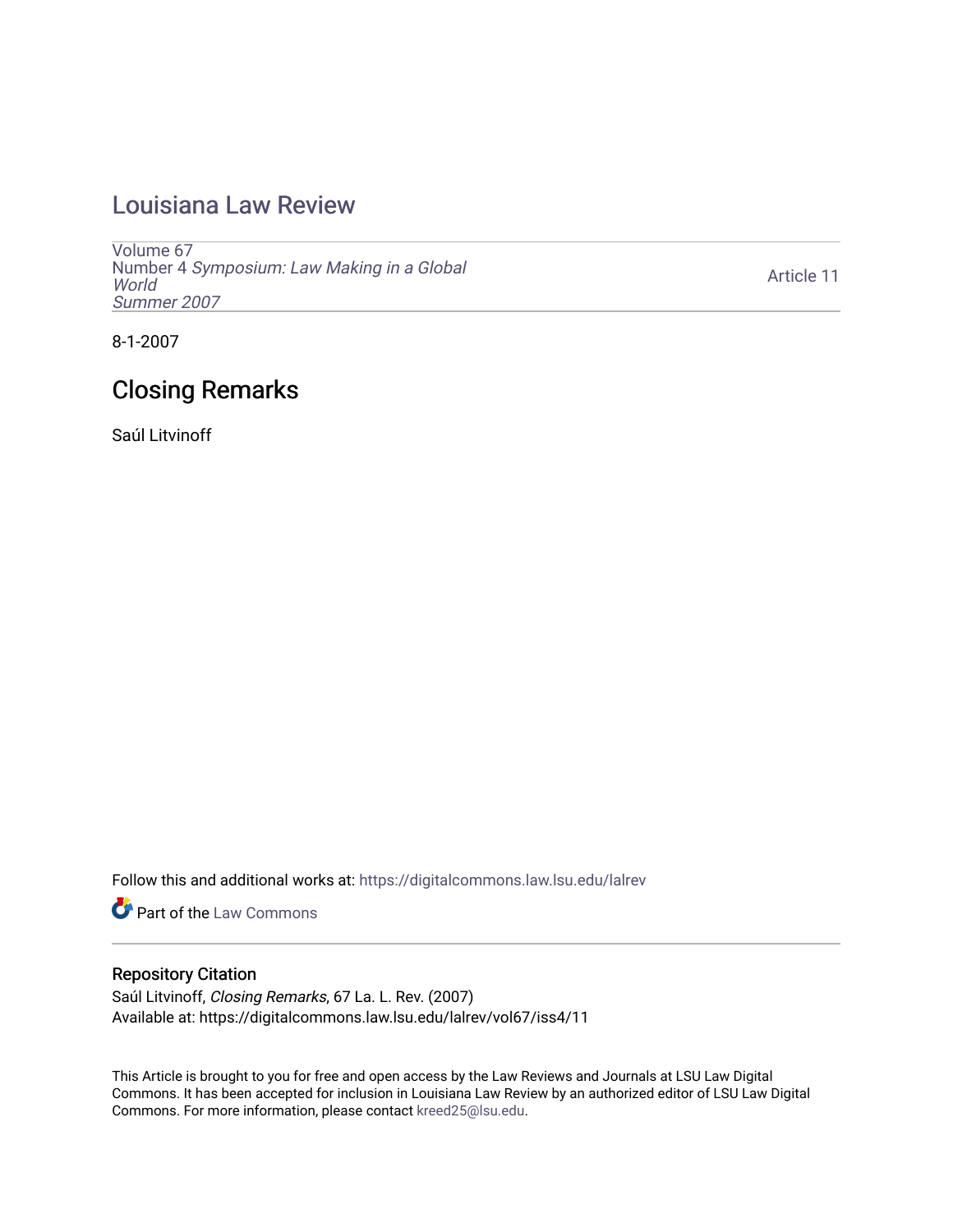### **Closing Remarks**

#### *Sal Litvinoff"*

My colleague Olivier asked me to say some closing words, a task I gladly accepted since, as I told him, closing words are simple and short, all one has to say is, "Very pleased to meet you, I hope we will meet again soon, good bye," but my dear colleague told me that such a succinct message would not be enough. So, with your indulgence, and by way of closing remarks, I will attempt to summarize what I learned from the erudite presentations of the members of the symposium and the interesting discussions that ensued following each one.

The title that was given to this function is "Law Making in a Global World," which brings to the mind the concept, or alleged phenomenon, of *globalization.* If it really exists, it was asserted, it is frequently understood as the increasing expansion of capitalism, primarily the American one, that in today's world, like a weed that if left to grow without control, very soon will cover the whole yard, which many people are warranted in regarding as a disquieting event. That confusion should be avoided, however, as a gross limitation of the concept of a *global world,* that is, a world where there is room and resources for everybody, not only for the privileged ones. The main purpose of laws to be made for such a world should be imbued with a sense of justice that can be shared by all politically organized communities, that is, of course, for everybody. I asked myself whether that is possible. Justice is actually a feeling, it is rather the heart and not the mind that ascertains what is fair. Whether collective feelings exist is a question since long ago addressed by philosophers, psychologists, and sociologists, and so far the answer does not seem to be positive.

Nevertheless, there are fragmentary notions of social justice, economic justice, and other kinds or forms of justice, but *economy* is not *society,* though capitalism is like a hurricane that blows with irresistible force in its endeavor to *buy* the world.

There was then very interesting information concerning certain African communities with a culture of their own, very different, quite clearly, from the Western world. In those communities that Western anthropologists feel inclined to call *primitive,* there is not apparent distinction between person and property, that is, property is not attached to, but rather, is an integral part of the person.

Copyright 2007, by LOUISIANA LAW REvIEW.

Boyd Professor of Law and Oliver P. Stockwell Professor of Law, Paul M. Hebert Law Center, Louisiana State University.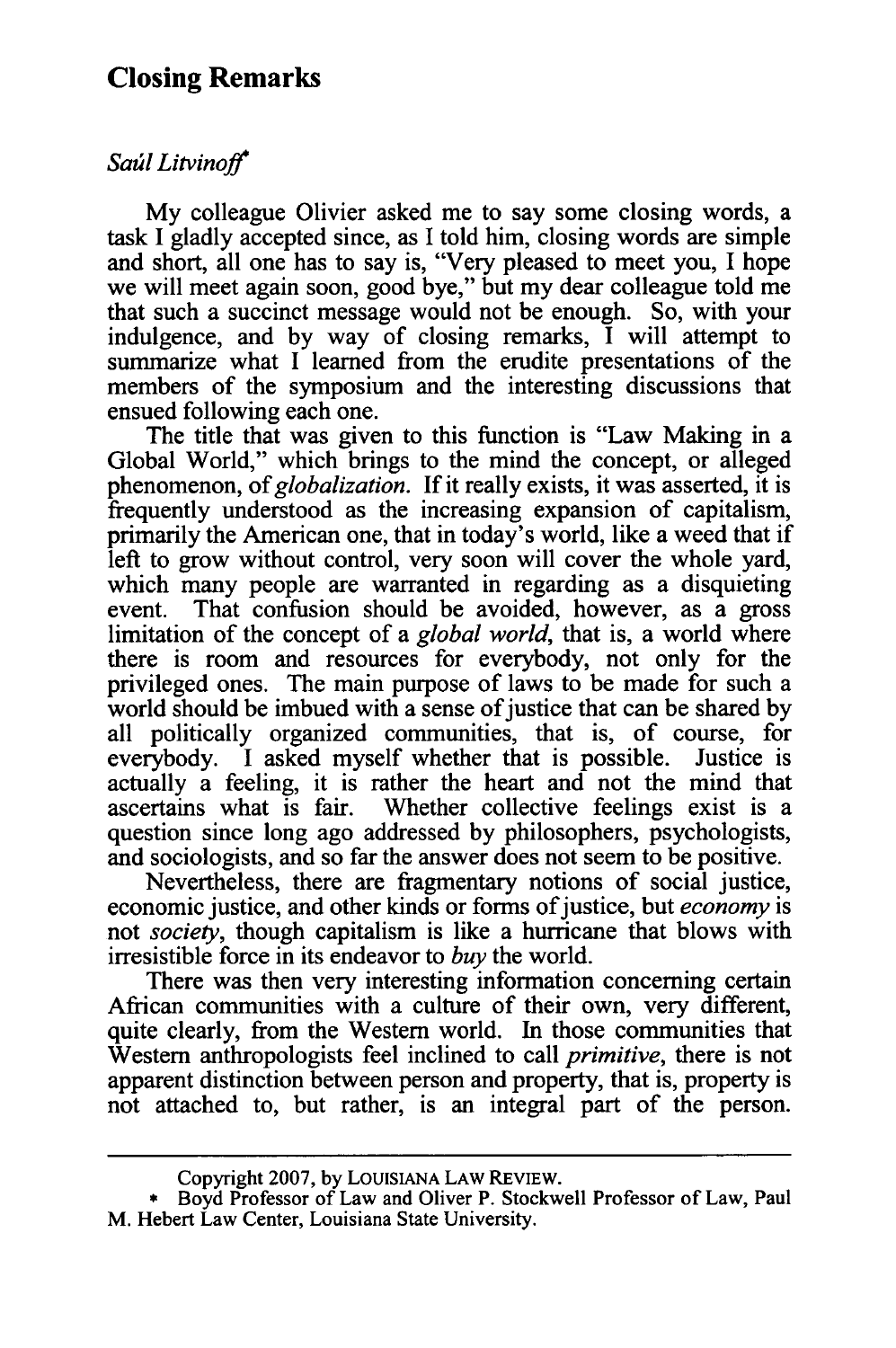Concerning what could be called the *law* in those communities, a significant fact is that no disputes arise when everybody obeys a *good chief* which cannot fail to bring to the mind the idea of enlightened despotism, magnificent examples of which can be found in European history. In more developed African communities, such as Ethiopia, in the first half of the twentieth century, a *good chief* Emperor Hailie Selassie, also called the Negus, thought that an important step in the process of Westernizing his country was to provide it with a civil code, as if the emperor would have thought that if you have a civil code you are then globalized, according to a humorous comment by one of the distinguished scholars.

Good enough, the Negus commissioned no lesser a scholar than René David, no doubt the greatest law comparatist of the twentieth century, to prepare a civil code. As he narrates in his memoirs, in the imperial audience he was granted for that purpose, David said that he would learn the customary law of the Ethiopian people to use as a basis for the code, but the emperor discouraged him of that endeavor and asked for just a Western civil code. David produced a brilliant draft, actually a model for civil codes at that time, 1960. He also drafted an equally brilliant *code de commerce.* The codes were enacted by imperial proclamation, but never used—clear proof that the ways of the people cannot be changed by decree.

Where the law is concerned, the so-called *globalization* has a lot to do with lawyers. In fact, as it was asserted, also lawyers, not only judges, create law. A new decision that in common law countries may change the law, or make an important distinction therein, comes into existence because an attorney brought an action on behalf of a client and was able to persuade the judge, or a jury beforehand, that his client is right. The same opportunity is shared, of course, by the other party.

It is not different when lawyers are engaged in transactional work. Attorneys of different parties, perhaps more than two, meet to negotiate a contract and, as the traditional principle goes, end up creating rules that will bind their clients as their private law, that is, a governing contract the style of which is legalistic but the substance of which is adaptive. It is not different in the case of bilateral mediation where lawyers make for their parties a law that is the result of unhappy harmonies, as gallantly expressed by one of the scholars. When transactions are international, and also when a commercial dispute is submitted to an international court, or to international arbitration, the law-creating work of lawyers is evident as it is also evident that they may be contributing importantly to the creation of a *global* law.

Of course, comparative law is a subject of distinction wherever the possibility of a *global* law is discussed. It was made clear that